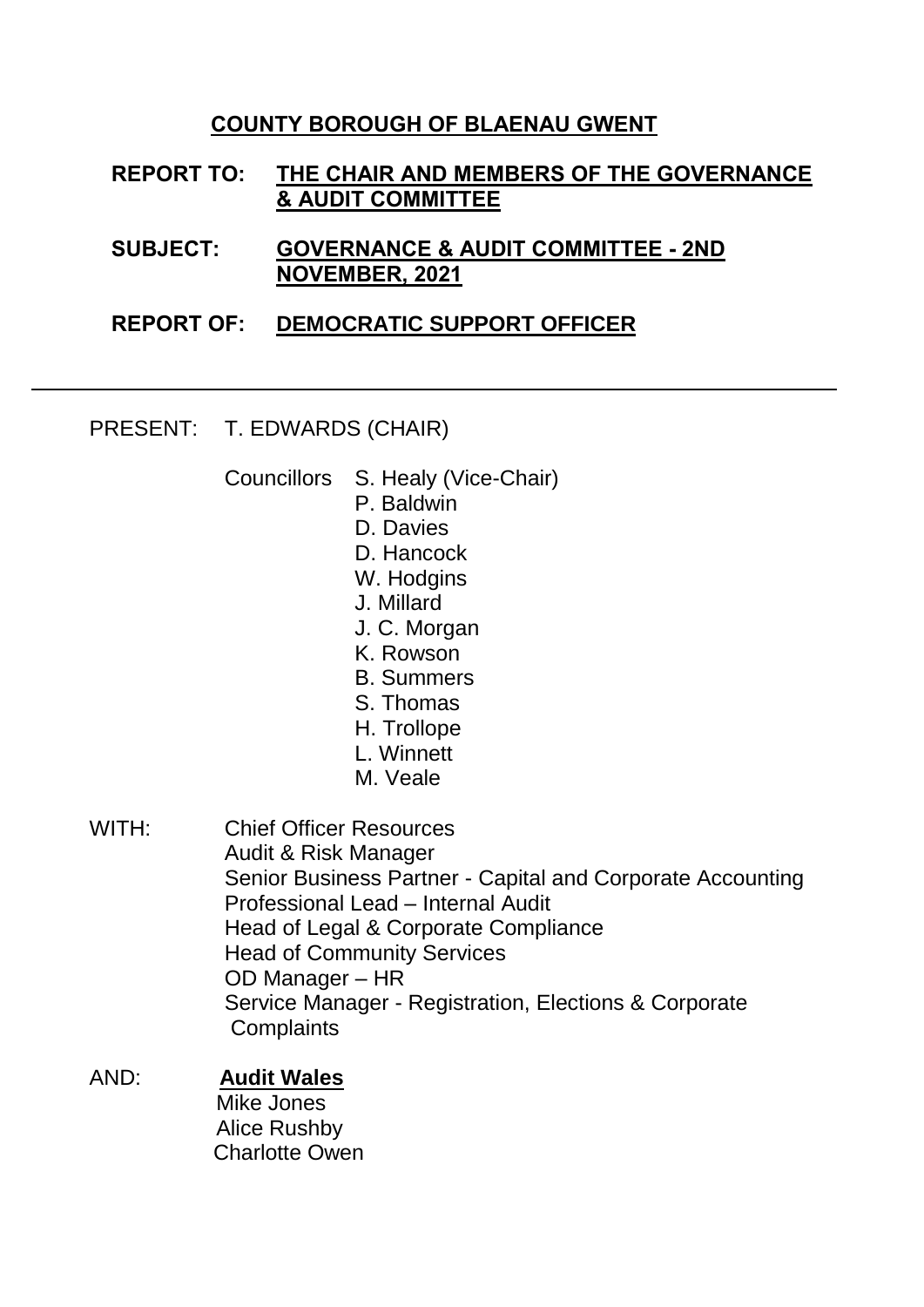| <b>ITEM</b>  | <b>SUBJECT</b>                                                                                                                    |  |  |  |  |  |
|--------------|-----------------------------------------------------------------------------------------------------------------------------------|--|--|--|--|--|
| <b>No. 1</b> | SIMULTANEOUS TRANSLATION                                                                                                          |  |  |  |  |  |
|              | It was noted that no requests had been received for the<br>simultaneous translation service.                                      |  |  |  |  |  |
| <b>No. 2</b> | <b>APOLOGIES</b>                                                                                                                  |  |  |  |  |  |
|              | Apologies for absence were received for Councillors J. Hill, J. Holt<br>and the Data Protection & Governance Officer.             |  |  |  |  |  |
| <b>No. 3</b> | DECLARATIONS OF INTEREST AND DISPENSATIONS                                                                                        |  |  |  |  |  |
|              | Councillor B. Summers declared an interest in any reference to<br>Silent Valley Waste Services Limited.                           |  |  |  |  |  |
| <b>No. 4</b> | <b>GOVERNANCE &amp; AUDIT COMMITTEE</b>                                                                                           |  |  |  |  |  |
|              | The minutes of the Audit Committee held on 27 <sup>th</sup> July, 2021 were<br>submitted.                                         |  |  |  |  |  |
|              | A Member sought clarification of the amount of £71m referred to<br>on page 5 of the minutes (page 9 of the agenda document pack). |  |  |  |  |  |
|              | The Chief Officer Resources confirmed that the figure should be<br>amended to read £70m.                                          |  |  |  |  |  |
|              | RESOLVED, subject to the foregoing, that the minutes be<br>accepted as a true record of proceedings.                              |  |  |  |  |  |
| <b>No. 5</b> | <b>ACTION SHEET</b>                                                                                                               |  |  |  |  |  |
|              | There were no actions arising from the meeting held on 27 <sup>th</sup> July,<br>2021.                                            |  |  |  |  |  |
| <b>No. 6</b> | AUDIT WALES - FINANCIAL SUSTAINABILITY ASSESSMENT<br><b>BLAENAU GWENT COUNTY BOROUGH COUNCIL</b>                                  |  |  |  |  |  |
|              | Consideration was given to report of the Chief Officer Resources.                                                                 |  |  |  |  |  |
|              | The Chief Officer Resources presented the report. She said<br>Members would be aware that long term financial sustainability      |  |  |  |  |  |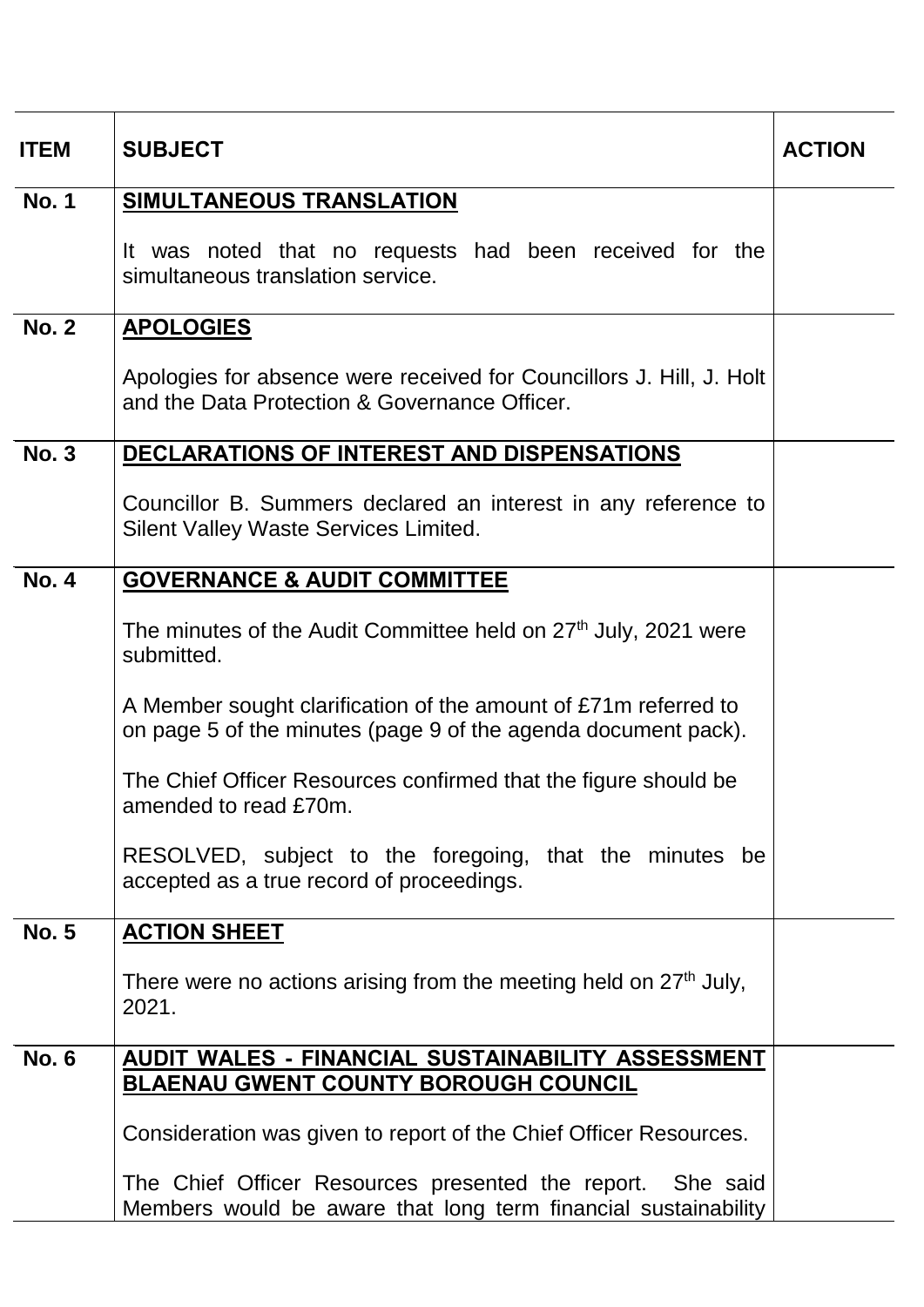continued to be a risk to Councils putting in place proper arrangements to secure value for money in the use of resources. During 2021 Audit Wales undertook an assessment across all Councils in Wales, and this report provided the findings of the assessment undertaken by Audit Wales specific to Blaenau Gwent. A summary of the findings was detailed at section 6 of the report and the full Audit Wales report was also attached.

A Member expressed concern regarding the impact of the £70m loan for the Ebbw Valley Railway improvements on the Council's liquidity ratio moving forward, and also the impact of the Council's disposal of assets.

In response the Chief Officer Resources confirmed that as at the 31st March, 2021 the Council had accepted a £70m short term loan from Welsh Government, and this was included within the liquidity ratio calculation. She pointed out that in the 'Audit of Financial Statements' report on the agenda, this had been changed to a long term loan, and Members would be aware that an income source to fund repayments of the loan had been identified. The Officer explained that the liquidity ratio measured an organisations' ability to pay debts, and whilst this was low, it was not such a significant issue for Local Authorities as they were able to source borrowing from the PWLB.

The Member then asked whether the Council's response to the proposals for improvement would be reported to Members, and also questioned the figures at exhibit 2 on page 30 of the report.

The Chief Officer Resources confirmed that the proposals would be responded to.

In relation to the figures the Audit Wales Officer explained that whilst some money had been received from WG, some of the claims for costs incurred by the Council as a result of Covid were not eligible for WG funding.

In response to a further question the Chief Officer Resources explained that there was a rolling programme of asset valuations in place, and a certain percentage of assets were valued on an annual basis.

RESOLVED that the report be accepted and the Committee accept the findings of the Audit Wales report, as detailed in the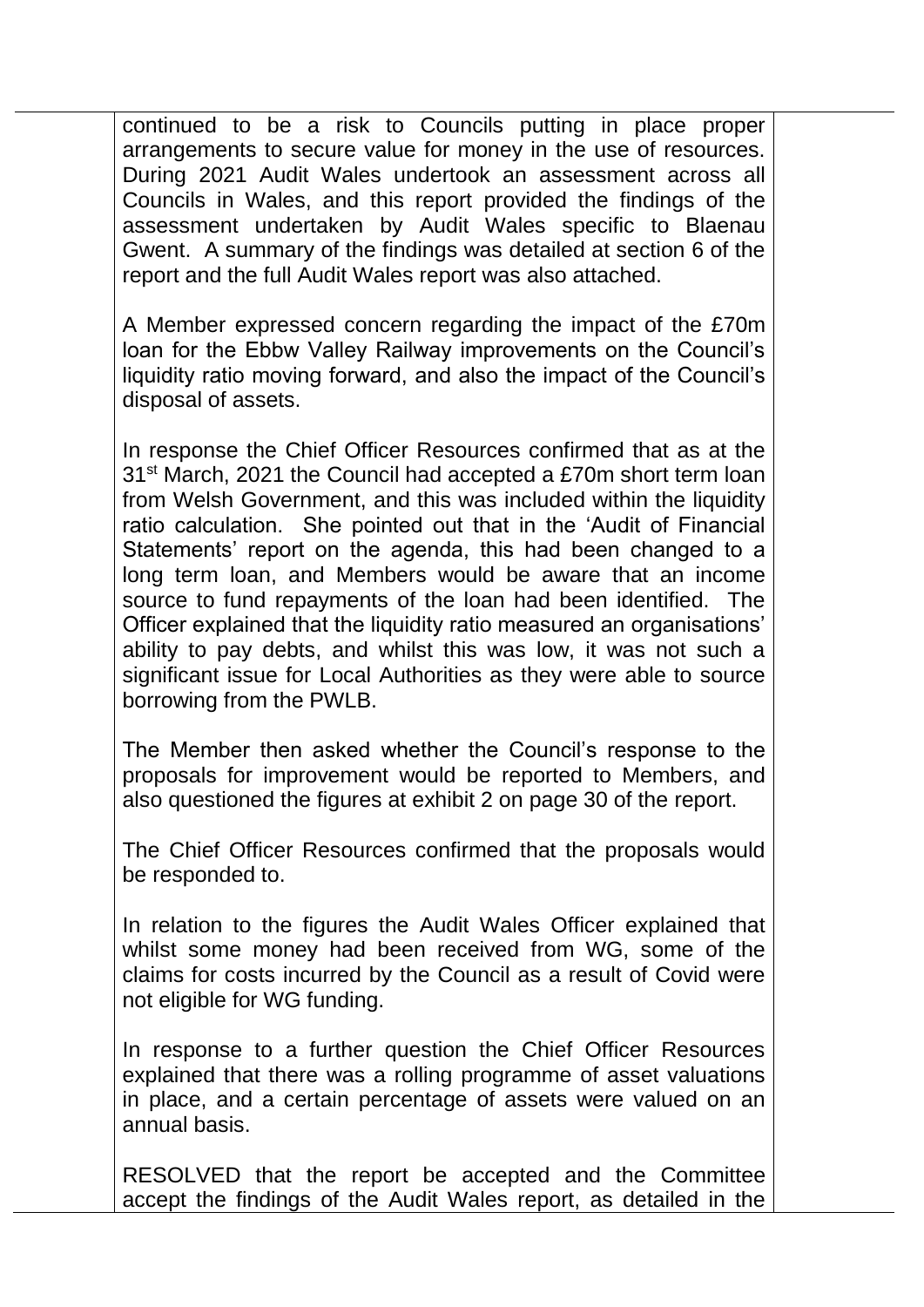|              | report and appendix (Option 1).                                                                                                                                                                                                                                                                                                                                                                                                                                                                                            |  |  |  |  |
|--------------|----------------------------------------------------------------------------------------------------------------------------------------------------------------------------------------------------------------------------------------------------------------------------------------------------------------------------------------------------------------------------------------------------------------------------------------------------------------------------------------------------------------------------|--|--|--|--|
| <b>No. 7</b> | AUDIT WALES: REVIEW OF PEOPLE, PERFORMANCE AND<br><b>FINANCIAL RESILIENCE IN COMMUNITY SERVICES</b>                                                                                                                                                                                                                                                                                                                                                                                                                        |  |  |  |  |
|              | Consideration was given to the report of the Head of Community<br>Services.                                                                                                                                                                                                                                                                                                                                                                                                                                                |  |  |  |  |
|              | The Head of Community Services presented the Audit Wales<br>Report, 'Review of People, Performance and Financial Resilience<br>in Community Services' (attached at Appendix 1). The report also<br>included the Community Services action plan in response to Audit<br>Wales Proposals for Improvement (attached at Appendix 2). The<br>Officer went through the report and highlighted the key findings<br>contained therein, and the Audit Wales proposals for improvement<br>highlighted at section 2.17 of the report. |  |  |  |  |
|              | A Member said he had every confidence in the management of the<br>Community Services department. He had expressed concerns<br>previously regarding the ongoing adverse financial position of the<br>Environment Portfolio, particularly with more difficult financial<br>settlements expected over the coming years as a result of the<br>Covid pandemic, and the Council's ability to deliver services in the<br>future.                                                                                                  |  |  |  |  |
|              | The Head of Community Services welcomed the Member's<br>support and assured that the proposals for improvement would be<br>implemented. He said it was recognised that a large element of<br>the Environment revenue budget was reactive led and this was<br>difficult to manage. He said proposals for utilising in-year reserves<br>to support leaner periods was welcome in terms of managing<br>winter management, but he said it would always be a challenging<br>area, hence the need for appropriate budgets.       |  |  |  |  |
|              | The Member said in recognising that there will be difficult times<br>ahead, the Council needed to make advances elsewhere to<br>ensure reactive services do not become an unbearable burden.<br>He said in scrutinising overspends during the last 6 years there<br>were other areas where savings could be made, and in order to<br>make savings Members would need to make difficult decisions in<br>order to secure those services.                                                                                     |  |  |  |  |
|              | Another Member thanked the Community Services department for<br>their work during the Covid pandemic, and said he agreed with the                                                                                                                                                                                                                                                                                                                                                                                          |  |  |  |  |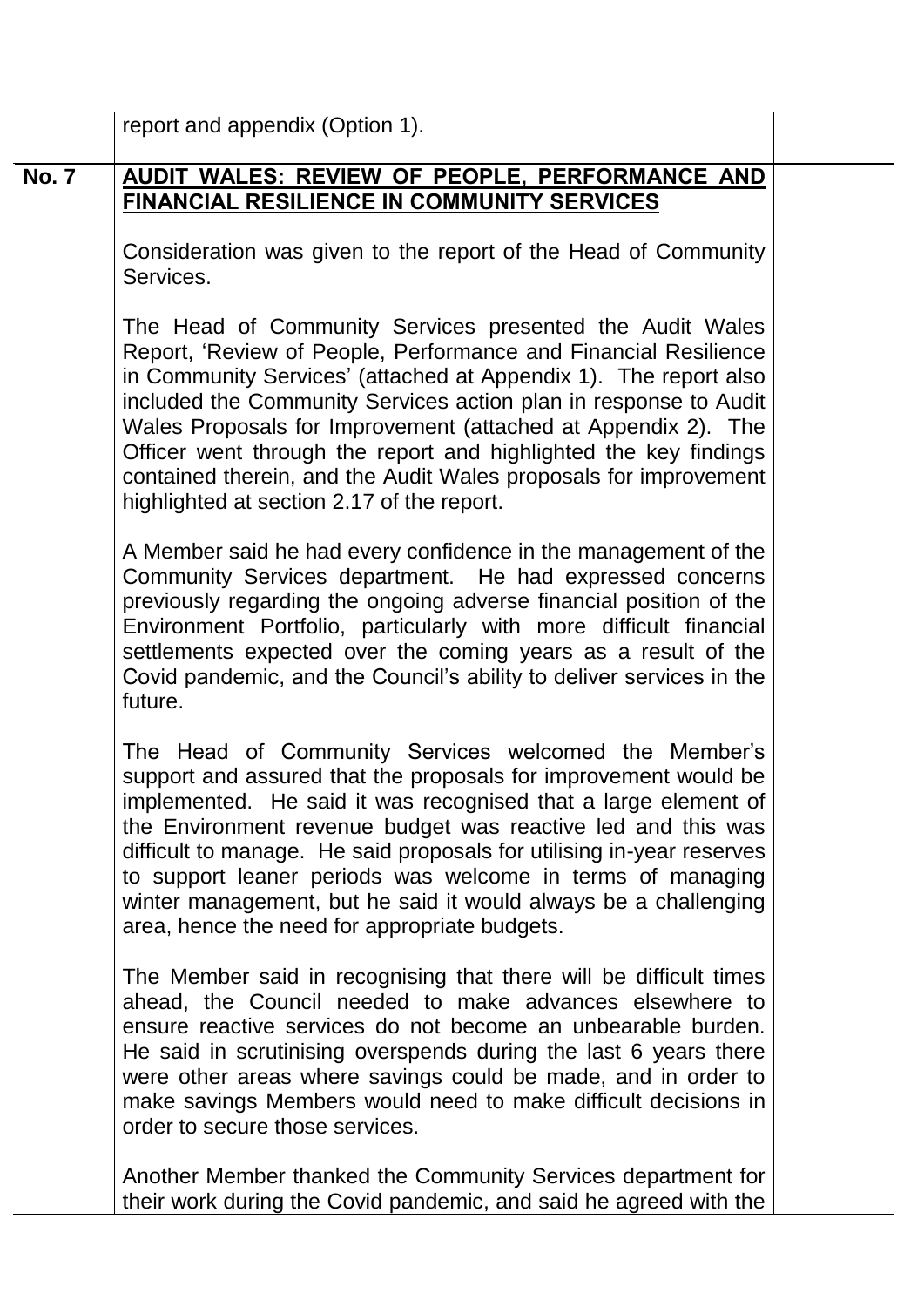|              | comments made and hoped that moving forward decisions would<br>be taken to ensure adequate budgets are put in place.                                                                                                                                                                                                                                                                                                                                                                                                                                                                                                                                                                                                                                                                                                                                                                                   |  |  |  |  |  |
|--------------|--------------------------------------------------------------------------------------------------------------------------------------------------------------------------------------------------------------------------------------------------------------------------------------------------------------------------------------------------------------------------------------------------------------------------------------------------------------------------------------------------------------------------------------------------------------------------------------------------------------------------------------------------------------------------------------------------------------------------------------------------------------------------------------------------------------------------------------------------------------------------------------------------------|--|--|--|--|--|
|              | In response to a question raised by a Member regarding Silent<br>Valley Waste Services, the Head of Community Services<br>confirmed that a review of the Council's arrangements with Silent<br>Valley was currently being undertaken and would be reported to<br>Members in due course.                                                                                                                                                                                                                                                                                                                                                                                                                                                                                                                                                                                                                |  |  |  |  |  |
|              | RESOLVED that the report be accepted and the Committee be<br>assured that the management response will respond to<br>the Audit Wales proposals for improvement (Option 1).                                                                                                                                                                                                                                                                                                                                                                                                                                                                                                                                                                                                                                                                                                                             |  |  |  |  |  |
| <b>No. 8</b> | <b>INTERNAL AUDIT PROGRESS REPORT</b>                                                                                                                                                                                                                                                                                                                                                                                                                                                                                                                                                                                                                                                                                                                                                                                                                                                                  |  |  |  |  |  |
|              | Consideration was given to the report of the Professional Lead<br>Internal Audit.                                                                                                                                                                                                                                                                                                                                                                                                                                                                                                                                                                                                                                                                                                                                                                                                                      |  |  |  |  |  |
|              | The Professional Lead Internal Audit presented the report which<br>provided an update on progress against the Internal Audit Plan for<br>the period 1st April 2021 to 30th September 2021. Activities<br>during the period, including the audits concluded from the financial<br>year 2020/21 were set out in Appendix A. The format showed a<br>summary of findings from audit reports produced in the period,<br>including a formal audit opinion where appropriate.<br>Where<br>individual audits were graded as Limited Assurance or No<br>Assurance, an Internal Audit Summary Report was presented, and<br>the Officer confirmed that there was one Internal Audit Summary<br>report attached at Appendix B. Appendix C presented the<br>performance data for the period, and Appendix D and E provided<br>the gradings issued during the period and percentage coverage for<br>each department. |  |  |  |  |  |
|              | A Member expressed concern regarding Appendix B (Internal<br>Audit Summary Flexible Working) and asked whether more work<br>would be done to consider the implications of the findings<br>identified in the audit.                                                                                                                                                                                                                                                                                                                                                                                                                                                                                                                                                                                                                                                                                     |  |  |  |  |  |
|              | The Officer explained that this was an audit of the previous flexible<br>working policy. The Council had now moved to a new flexible<br>working system and some of the elements identified within the<br>summary report would have been addressed. However, a follow-<br>up audit of the new system would be undertaken to ensure that<br>where it aligned to the previous system, those processes have                                                                                                                                                                                                                                                                                                                                                                                                                                                                                                |  |  |  |  |  |
|              |                                                                                                                                                                                                                                                                                                                                                                                                                                                                                                                                                                                                                                                                                                                                                                                                                                                                                                        |  |  |  |  |  |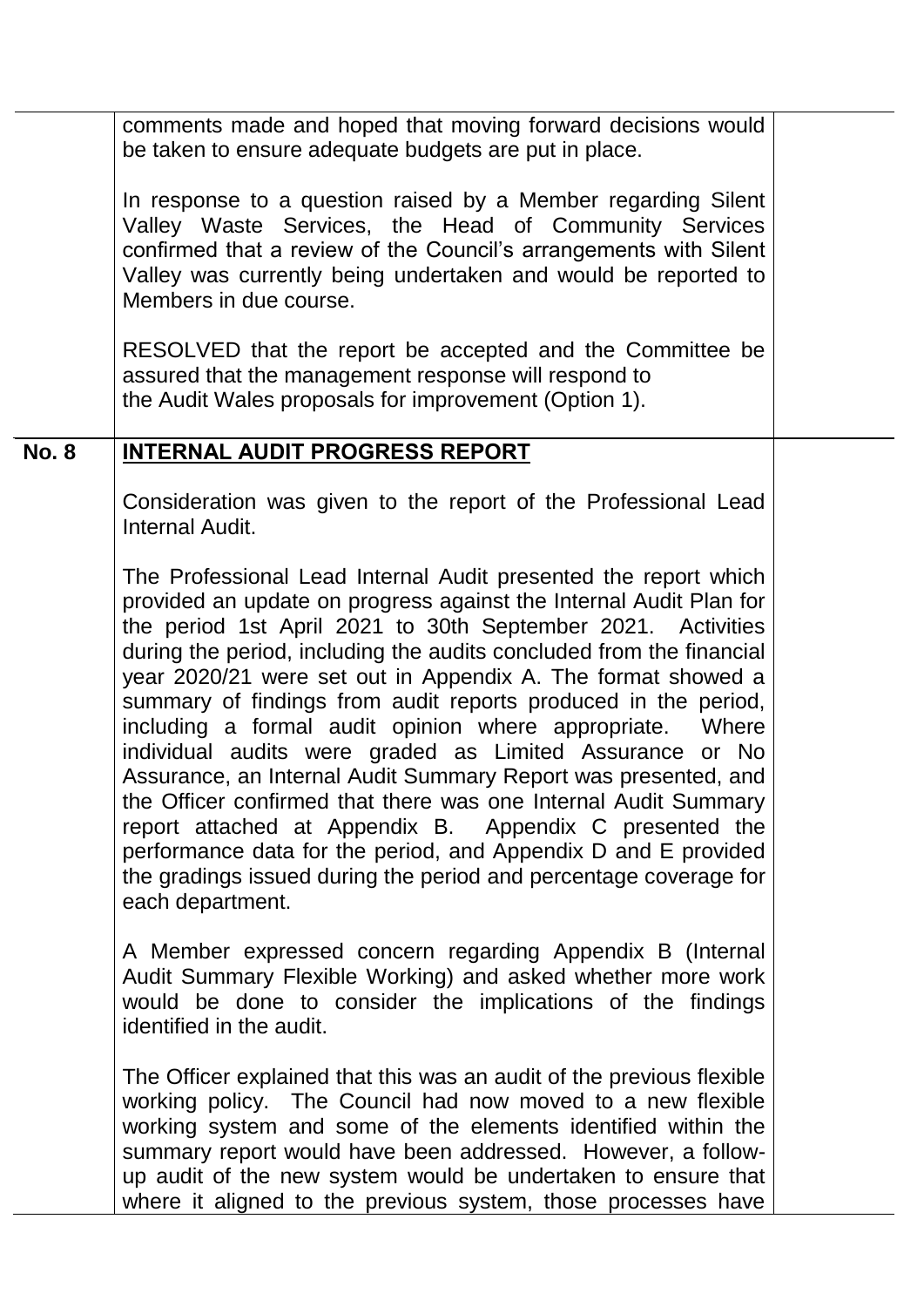|              | been put in place.                                                                                                                                                                                                                                                                                                                                                                                                                                                                                                                                                                                                                      |  |
|--------------|-----------------------------------------------------------------------------------------------------------------------------------------------------------------------------------------------------------------------------------------------------------------------------------------------------------------------------------------------------------------------------------------------------------------------------------------------------------------------------------------------------------------------------------------------------------------------------------------------------------------------------------------|--|
|              | The Audit & Risk Manager said the findings included in the<br>summary report were non-adherence to the policy in place at the<br>time. However, due to the new ways of working the policy would<br>be amended, and it may be that some of the issues identified<br>would not apply moving forward.                                                                                                                                                                                                                                                                                                                                      |  |
|              | The OD Manager confirmed that further guidance had been issued<br>to Managers in relation to certain aspects of the audit, and in<br>addition as part of the agile working arrangements, a review of the<br>flexible working policy would be undertaken after one year to<br>inform development of that work.                                                                                                                                                                                                                                                                                                                           |  |
|              | In response to a further question the OD Manager confirmed that<br>staff well-being would form part of the review. She also reported<br>that a significant amount of work had been undertaken around<br>well-being and resources had been put in place for staff to access.                                                                                                                                                                                                                                                                                                                                                             |  |
|              | RESOLVED that the report be accepted and the Committee notes<br>the findings within the attached Appendices, and the progress on<br>activities for the period 1st April 2021 to 30th September 2021.                                                                                                                                                                                                                                                                                                                                                                                                                                    |  |
| <b>No. 9</b> | <b>STATEMENT OF ACCOUNTS 2020/2021</b>                                                                                                                                                                                                                                                                                                                                                                                                                                                                                                                                                                                                  |  |
|              | Consideration was given to the report of the Chief Officer<br>Resources.                                                                                                                                                                                                                                                                                                                                                                                                                                                                                                                                                                |  |
|              | The Senior Business Partner Capital and Corporate Accounting<br>presented report which informed Members of<br>material changes since the draft Statement of Accounts were<br>presented to Committee in July, together with any issues arising<br>since the audit of the Accounts, and presented the 2020/21<br>Statement of Accounts for approval.                                                                                                                                                                                                                                                                                      |  |
|              | The Officer confirmed that the Council had complied with the<br>statutory requirements in relation to publication of the Accounts<br>and, subject to approval and signing by the Auditor General, would<br>meet the extended deadline for completion by 30 <sup>th</sup> November,<br>2021. Section 2.5 of the report indicated that the Accounts had<br>been made available for inspection by the public during July and<br>no requests to inspect the Accounts was received. He said it was<br>also pleasing to note in Section 2.8 of the report that Audit Wales<br>intend to provide an unqualified audit opinion on the Accounts. |  |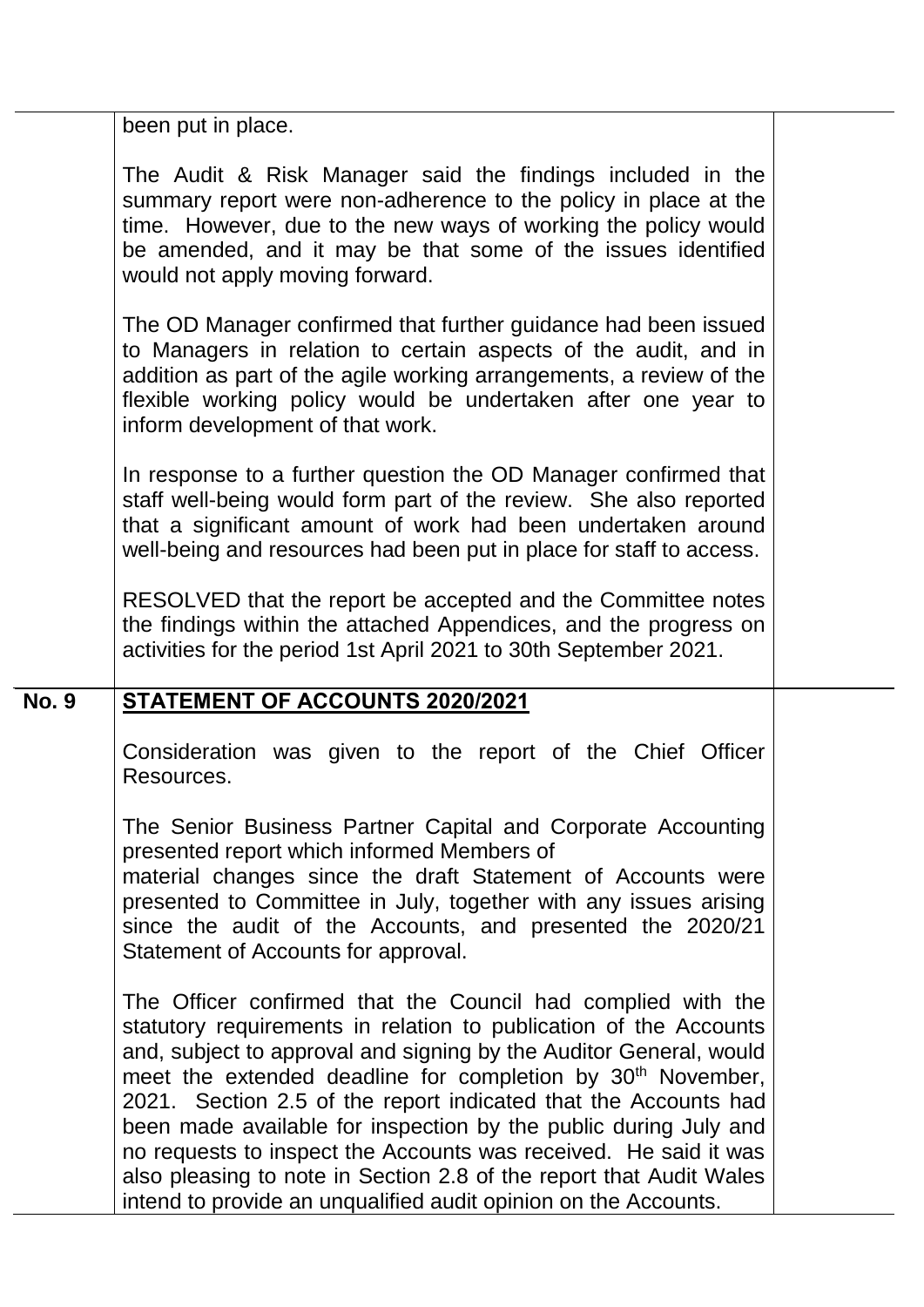The Officer then went through the report and highlighted points contained therein.

A Member referred to Section 2.8 of the report and asked when the certificate for completion of previous years' audit could be expected.

In response the Officer confirmed that the issue preventing the 2015/16 accounts being certified as completed was still ongoing and until they are certified, a certificate of completion for the previous years' accounts could not be certified.

The Audit Wales Officer presented the Audit of Financial Statements and went through the main findings of the audit. He confirmed that it was intended to issue an unqualified audit opinion on this year's accounts.

He drew Members attention to paragraph 18 of the report where it referred to previous issues relating to the quality of the draft accounts, the standard of quality control procedures in preparation of the statements, and the timeliness of the working papers. However, he was pleased to report that significant improvement had been made in these areas during the 2020/21 audit.

He confirmed that it was intended to issue an unqualified audit opinion, however, the certificate of completion of the audit could not be issued due to the ongoing issues in relation to Silent Valley. However, he was pleased to report that the legal responses from the individuals identified in the report had now been received and publication of the report was imminent.

The Audit Wales Officer's colleague confirmed that improvements had been made this year, and reported that the Finance Team had engaged with Audit Wales on a pilot scheme for conducting future audits to be rolled out across Wales. She commended the Team for their engagement on the pilot and the positive attitude towards the changes being implemented.

A Member referred to the £70m loan for the railway and asked whether the Accounts should include a statement that there was no liability to the Council.

In response the Senior Business Partner explained that when the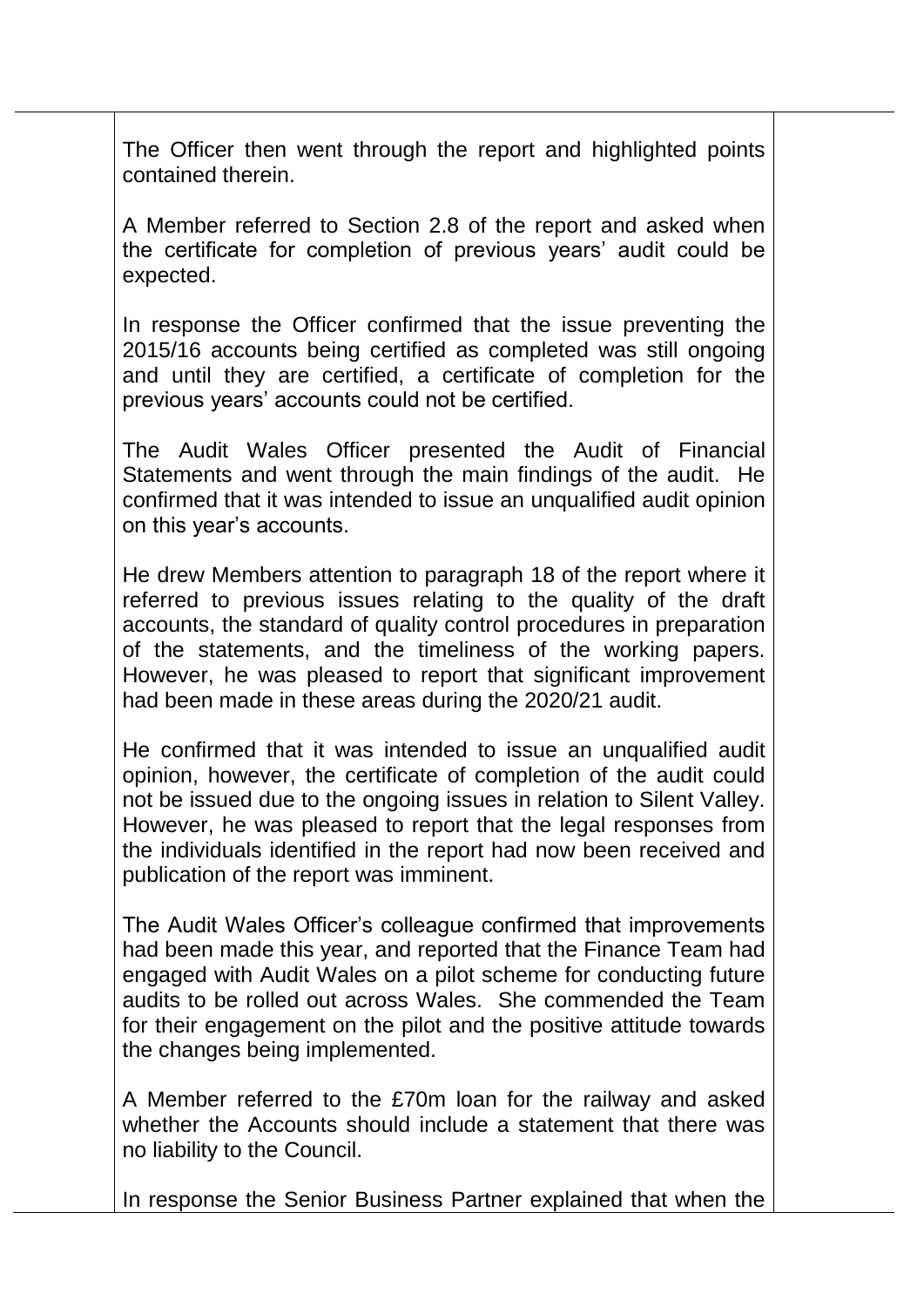|               | Council starts to spend the £70m, it would be changed in the<br>Accounts to show that we have a long term debtor and that we are<br>owed £70m from WG/TfW to cover that liability with matching<br>assets.                                                                                                |  |  |  |  |  |  |
|---------------|-----------------------------------------------------------------------------------------------------------------------------------------------------------------------------------------------------------------------------------------------------------------------------------------------------------|--|--|--|--|--|--|
|               | RESOLVED that the report be accepted and on consideration of<br>this report and the External Auditor's report, the Accounts be<br>approved by the Governance & Audit Committee under the<br>delegated authority of the Council. (Option 1)                                                                |  |  |  |  |  |  |
| <b>No. 10</b> | <b>AUDIT OF FINANCIAL STATEMENTS</b>                                                                                                                                                                                                                                                                      |  |  |  |  |  |  |
|               | Consideration was given to report of Audit Wales.                                                                                                                                                                                                                                                         |  |  |  |  |  |  |
|               | RESOLVED that the Committee note the Audit of Accounts Report<br>- Blaenau Gwent County Borough Council 2021/21.                                                                                                                                                                                          |  |  |  |  |  |  |
| <b>No. 11</b> | ANNUAL GOVERNANCE STATEMENT                                                                                                                                                                                                                                                                               |  |  |  |  |  |  |
|               | Consideration was given to report of the Audit & Risk Manager.                                                                                                                                                                                                                                            |  |  |  |  |  |  |
|               | The Audit & Risk Manager presented the final Annual<br>Governance Statement (AGS) for 2020/21. The draft AGS was<br>submitted to Committee in July 2021, and had now been updated<br>to reflect the current position, with only minor typographical<br>amendments being made.                             |  |  |  |  |  |  |
|               | RESOLVED that the report be accepted and the Committee<br>approve and adopt the AGS having considered and challenged the<br>content, ensuring it is consistent with their knowledge and<br>understanding of the wider issues affecting the Council. (Option 1)                                            |  |  |  |  |  |  |
| <b>No. 12</b> | ANNUAL UPDATE REPORT - USE OF POWERS UNDER THE<br>REGULATION OF INVESTIGATORY POWERS ACT (RIPA)<br>2000                                                                                                                                                                                                   |  |  |  |  |  |  |
|               | Consideration was given to report of the Head of Legal &<br>Corporate Compliance.                                                                                                                                                                                                                         |  |  |  |  |  |  |
|               | The Head of Legal & Corporate Compliance presented the report<br>which provided information relating to the Council's use of<br>statutory powers under the Regulation of Investigatory Powers Act<br>(RIPA) 2000 for the period 2020/2021, as required under the<br>Council's RIPA policy and procedures. |  |  |  |  |  |  |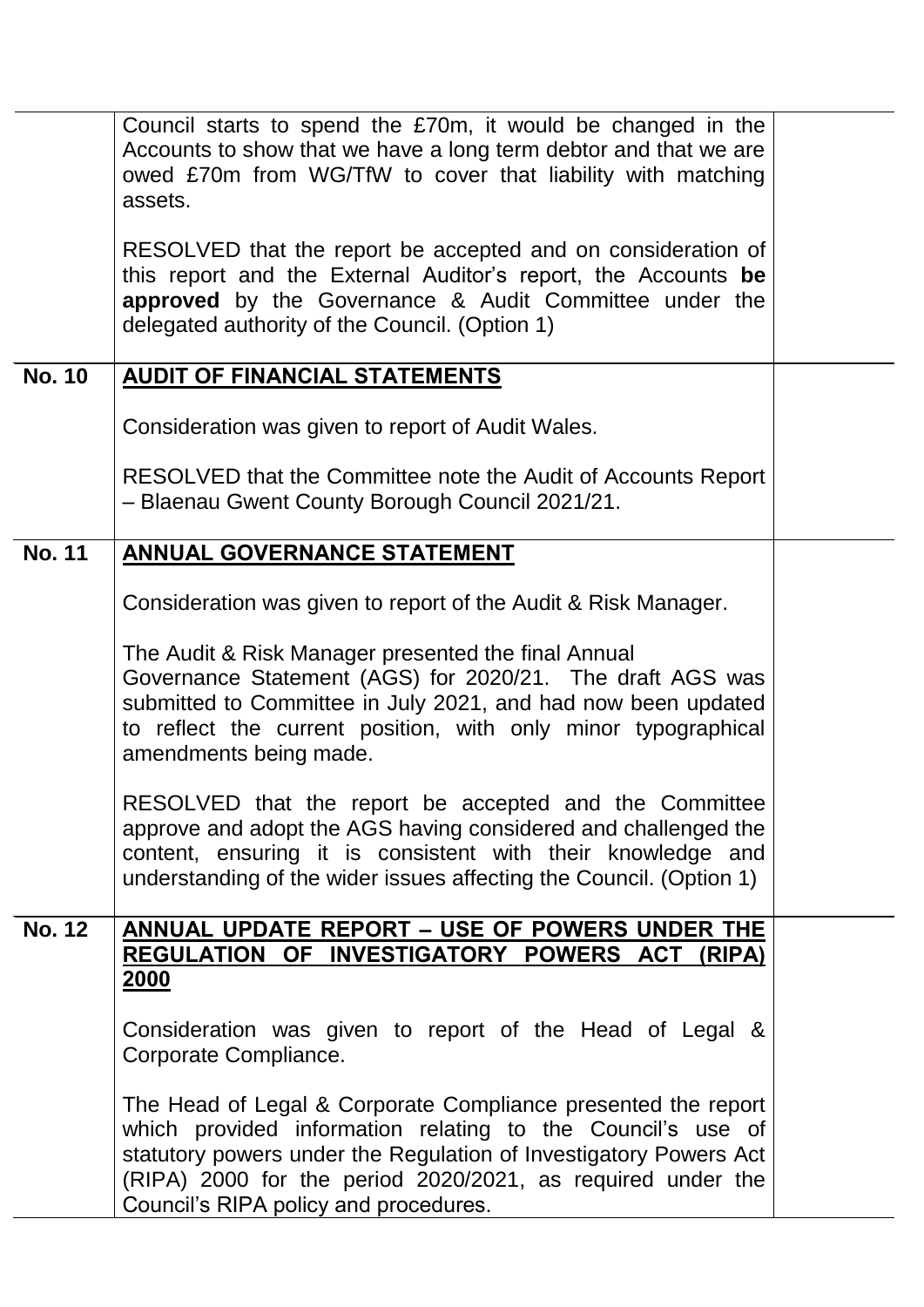The Council could only undertake covert surveillance if the proposed operation was authorised internally by one of the named authorising officers, and in addition any proposed surveillance must also be approved by a Magistrates' Court. A Council could only use directed surveillance if it was necessary to prevent or detect criminal offences which attracted a custodial sentence of six months or more, or criminal offences relating to the underage sale of alcohol or tobacco. The use of the Council's powers under RIPA had reduced significantly over recent years and this was a trend noted across the UK. Use of the powers has to be demonstrated to be proportionate to what is sought to be achieved, and for most areas of Council activity it would not be proportionate to utilise the powers.

The Officer then went through the report and highlighted points contained therein. She confirmed that updated training on the topic of the use of RIPA was delayed due to the Covid pandemic, but it was anticipated that this would take place in January 2022. A review of the policy and procedures would also take place early in 2022.

In response to a question raised by a Member regarding the deployment of covert cameras in fly tipping hot spots, the Officer explained that the RIPA policy would not apply as fly tipping offences did not attract a 6 month custodial sentence. The Council could legitimately place cameras at an area prone to fly tipping, but would have to provide signage stating that a camera was in place. However, if a particular area was causing significant problems that required intervention, there were mechanisms to deploy a covert camera if it was proportionate to what the Council aimed to achieve.

In response to a further question, the Officer reported that since July 2021, one application had been made for surveillance which had resulted in a successful prosecution.

RESOLVED that the report be accepted and the Governance and Audit Committee accepts the information in the report which is given as assurance that appropriate oversight and monitoring is taking place. (Option 1)

| <b>No. 13</b> |                               | <b>THE ANNUAL</b> |  |  |  |  | REPORT OF THE PUBLIC SERVICES |
|---------------|-------------------------------|-------------------|--|--|--|--|-------------------------------|
|               | OMBUDSMAN FOR WALES 2020/2021 |                   |  |  |  |  |                               |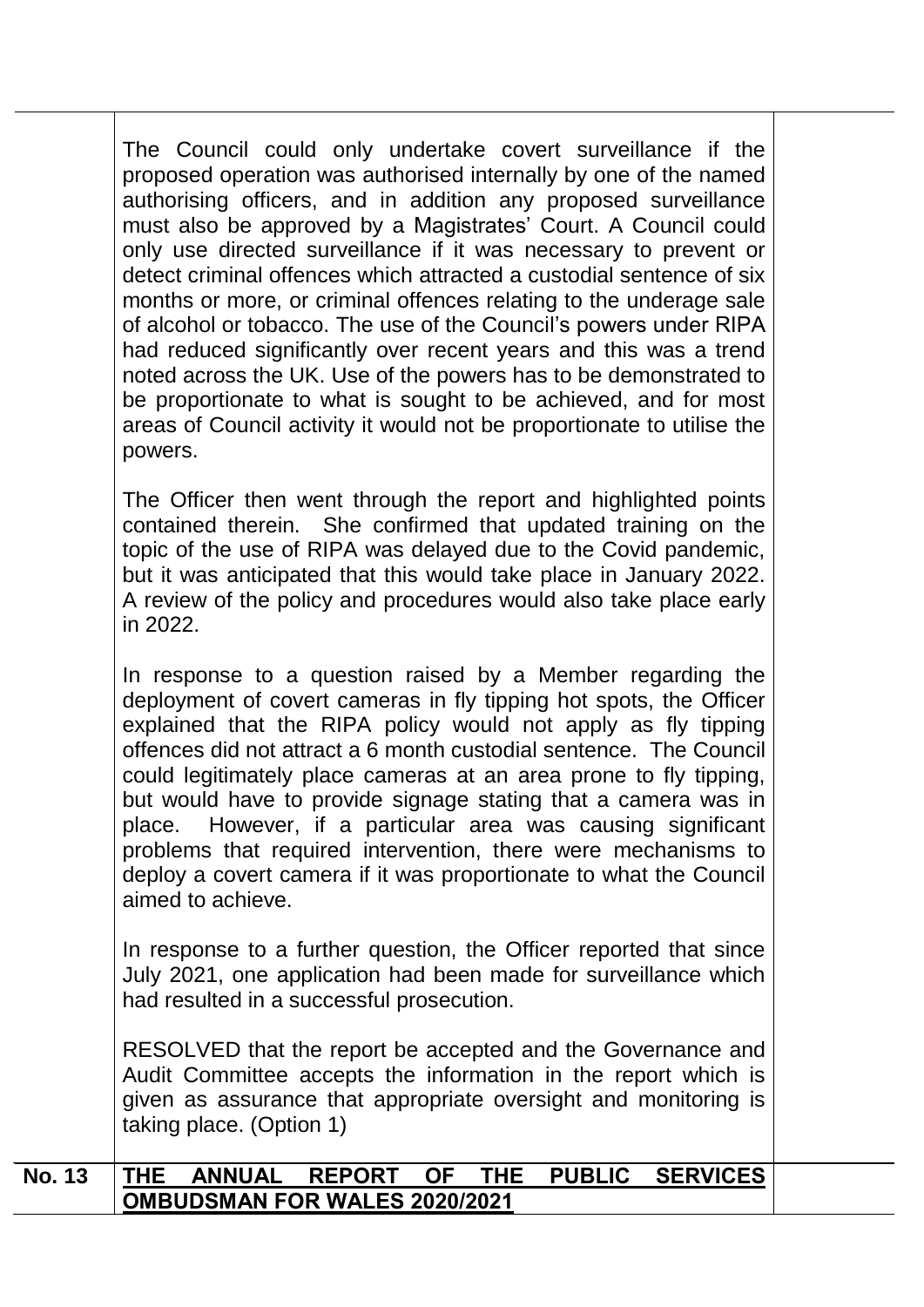Consideration was given to report of the Head of Legal & Corporate Compliance.

The Head of Legal & Corporate Compliance presented the report which informed Members of the Council's performance with regard to complaints to the Public Services Ombudsman for Wales. The overall number of complaints received by the Ombudsman relating to Local Authorities across Wales had decreased by 12.5% during 2020/21. This reflected the reduction in complaints being reported by Local Authorities during the Covid-19 pandemic.

The Ombudsman referred a higher proportion of Code of Conduct complaints to a Standards Committee or the Adjudication Panel for Wales: 3.4% compared to 2% in the previous year. This higher referral rate was also accompanied by a sharp increase in the number of Code of Conduct complaints received.

The Officer reported that the number of complaints to the Ombudsman for Blaenau Gwent during 2020/2021 was 15 with only 1 complaint requiring intervention. This was a reduction from 17 complaints received in 2019/2020.

A Member asked whether the Council had a responsibility to inform the public of the change to agile working.

In response the Officer explained that if the change in working arrangements was impacting upon the number of complaints received, this would be identified during the Council's internal processes for discussing complaints. All complaints received were considered to ascertain the reasons for the complaints and where improvements could be made. She said staff working from home should not impact the service, and nothing had been highlighted through performance, other than at the height of the pandemic when staff were redeployed to other areas and some services were temporarily ceased, and this was communicated to the public at the time, apologising for the disruption to services.

A Member said it would be beneficial to have information on the response to complaints.

The Officer said this information would not form part of this report, however, a system had been developed to report that data in